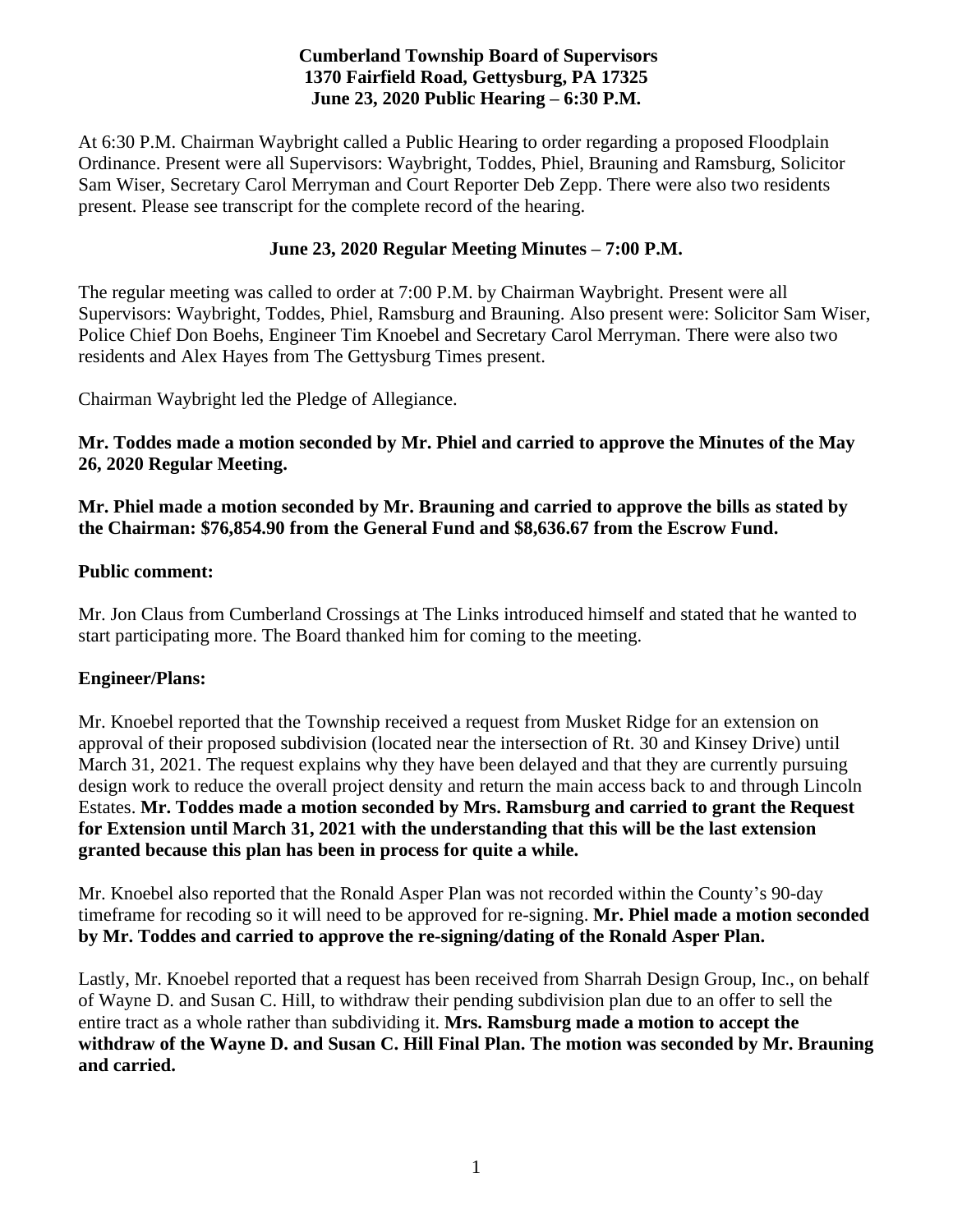**Police Report:** Police Chief Don Boehs presented a written and oral report of police activities for the month of May, 2020 including: 272 complaints, 67 traffic stops, 20 combined arrests, 6 traffic accidents, 30 targeted enforcements, 10,098 patrol miles and 34 walk-in complaints. He added that they assisted other agencies 12 times and they were assisted five times. There were four assists to Pa. State Police. The Board thanked the Police Department for the work that they have been doing during the Pandemic.

# **Active Business:**

Chairman Waybright reported that a public hearing was held prior to the regular meeting to receive comments on the proposed Floodplain Ordinance 2020-178 and it is on the agenda for action. **Mr. Toddes made a motion seconded by Mrs. Ramsburg and carried to adopt Floodplain Ordinance 2020-178.**

Chairman Waybright reported that the Township has received notice that the Adams County Draft Transportation Improvement Plan (TIP) is open for review and comment. Solicitor Wiser added that the Township has previously asked that the intersection of Herr's Ridge Road and Chambersburg Road (Rt. 30) be included on the TIP and Mr. Thomas has indicated to him that it should remain on the TIP. **Mr. Phiel made a motion seconded by Mr. Toddes and carried to once again ask that the intersection of Chambersburg Road and Herr's Ridge Road be included on the TIP.**

Chairman Waybright reported that there is a Pa. House Resolution (HR874) to suspend MS4 mandates for a two-year period due to the loss of revenue caused by COVID-19. He added that MS4 is an unfunded mandate that will cost the Township a lot of money over time.

Chairman Waybright also reported that the Township received the Liquid Fuels Tax Audit for 2019 and the Pension Plan Audits for 2016 – 2019.

**Mrs. Ramsburg made a motion seconded by Mr. Phiel and carried to appoint KPI Technology to assist with future Floodplain Ordinance reviews and charge a review fee of \$100.00 per hour or portion thereof.** It was noted that these reviews should be minimal, and the fees will be paid by the applicants.

Reminder: The Board will have several hearings on July 23, 2020 at 6:00 P.M. regarding proposed ordinances: Solar, Height Amendment in the Residential District and a Zoning Map amendment request for land adjacent to the (SARAA) airport.

FINANCE COMMITTEE: Mr. Phiel reported that the revenues have been good over the first five months and the expenditures have been stable. He added that the 2012 Dodge Charger is on Municibid and we will be selling that vehicle. Mrs. Ramsburg reported that the committee recommends approval to transfer the building maintenance costs of \$30,079.39 from the Capital Reserve Fund to the General Fund. **Mr. Brauning made a motion seconded by Mr. Phiel and carried to approve transferring \$30,079.39 from the Capital Reserve Fund to the General Fund.** Lastly, Mrs. Ramsburg reported that the committee is working with the Adams Co. Office and Planning and Development with the CARES Act and hope to be reimbursed for Police overtime and Administrative Leave due to COVID-19.

**Solicitor:** Solicitor Wiser reported that Cumberland Township Authority had an opportunity to modify their Guaranteed Sewer Revenue Note, Series of 2011 from an interest rate of 2.52% to 2.11%. He added that the Township guaranteed that debt so this Board must agree to the modification. **Mr. Toddes made a motion seconded by Mrs. Ramsburg and carried to approve the CONSENT TO GUARANTY OF THE MODIFIED GUARANTEED SEWER REVENUE NOTE, SERIES 2011 with Cumberland Township Authority.**